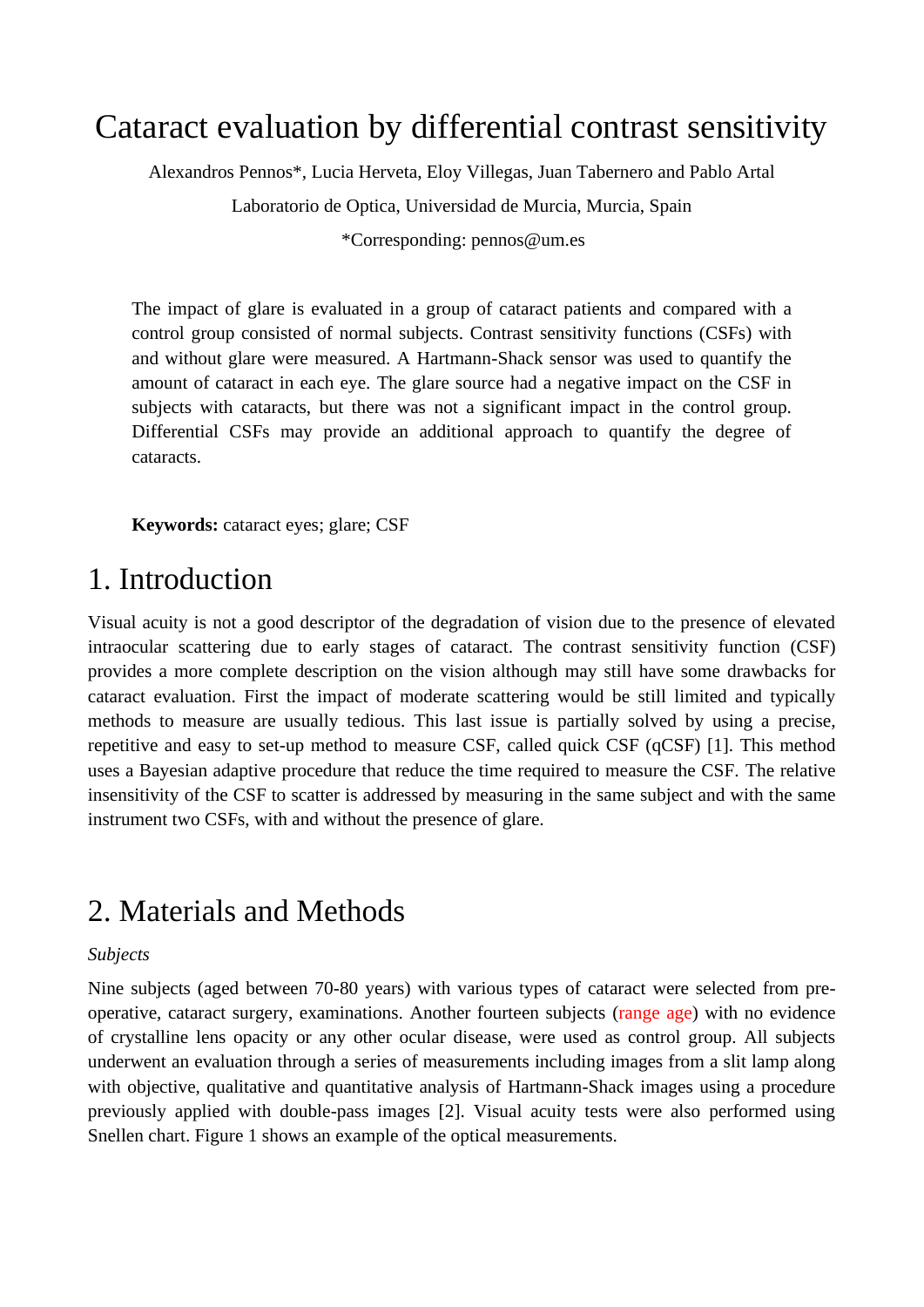

Figure 1. Optical measurements (slit-lamp and HS scatter maps). Upper images: Normal subject. Lower Images: Cataract subject.

#### *The qCSF with glare method.*

All qCSF tests were performed on a personal desktop computer using a standard PC screen (Philips 191V2). The test area had a diameter of 11.1 centimeters, centered and enclosed on an orthogonal background of 41 by 23.1 centimeters. The background was either black, or white, representing the two different modes of the test, without or with, respectively, the presence of glare. The screen was placed at a distance of 100 centimeters away from the subject, resulting the test area to lay on 6.36 degrees of visual field. The glare source was covering a field from 3.18 up to 6.59 degrees on both sides horizontally up to 6.56 vertically. The luminance of the glare area was 150 cd/m<sup>2</sup>. In the control group, for each testing condition 2 measurements of 100 trials each, monocular for the dominant eye, were taken. For the cataract group, measurements were monocular as well but for both eyes. In order to maintain a tolerant level of comfort, all tests on this group were only done once. Spatial frequencies between 2 and 20 cycles per degree were projected, estimating the sensitivity for each one. Figure 2 shows the two testing conditions.



Figure 2. A schematic of the test screen. Left: A representation of the setup with glare. Right: Without glare

## 3. Results

Figure 3 shows the average sensitivity with and without glare in two ranges of spatial frequencies, low to medium (2 to 6 cycles per degree) and medium to high (7 to 20 cycles per degree). Figure 4 shows the average difference in sensitivity for the two groups. Especially in the range of low spatial frequencies, sensitivity with glare decreased in the cataract group. However, in the case of the normal reference group the glare source actually improved sensitivity. The reason for this would be the possible reduction in pupil diameter together with the small impact of the glare in those eyes. A comparison in each eye of the measured optical parameters and the differential sensitivity was also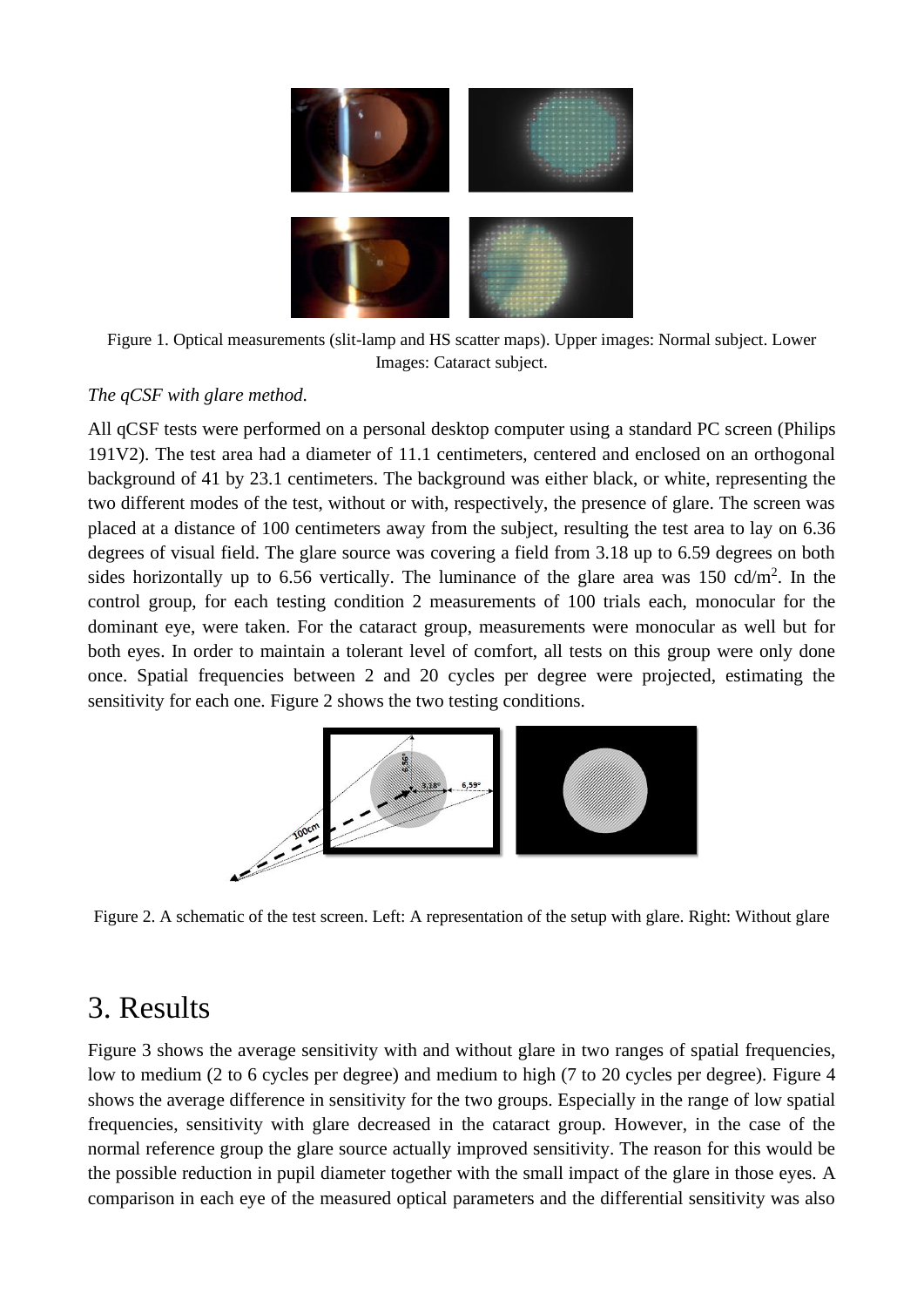performed.



Figure 3: Comparison of sensitivity between the normal and cataract groups for the two ranges of spatial frequencies



Figure 4. Difference of sensitivity between no-glare and glare conditions for normal (blue symbols) and cataract subjects (red symbols).

# 3. Conclusions

The comparison of contrast sensitivity with and without glare provides a visual method to evaluate cataract that is complementary to different optical methods. For patients quick screening, a further simplified version of this approach could be implemented.

### References

1. Lesmes L, Lu Z, Baek J, Albright T. Bayesian adaptive estimation of the contrast sensitivity function: the quick CSF method. J Vis. 2010;10:1–21. doi:10.1167/10.3.17.